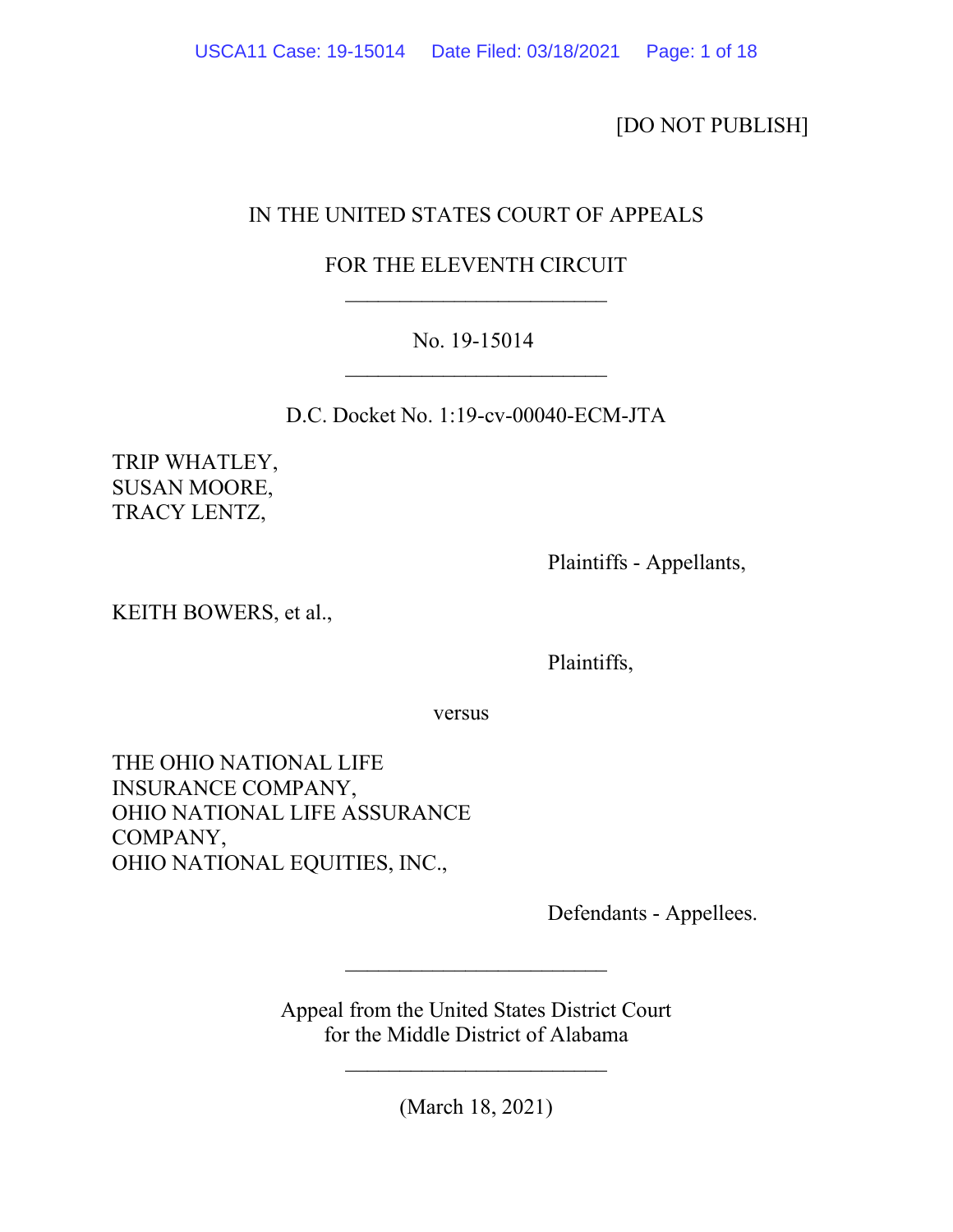Before WILSON, GRANT, and TJOFLAT, Circuit Judges.

## PER CURIAM:

The issue presented by this appeal is whether Plaintiffs Trip Whatley, Susan Moore, and Tracy Lentz can bring claims against Ohio National and its affiliated companies (collectively, Ohio National) for failure to pay commissions under a contract to which the Plaintiffs are not parties. Plaintiffs brought claims for breach of contract as intended third-party beneficiaries, unjust enrichment, and tortious interference with business relations. The district court dismissed each claim with prejudice. After careful review, and with the benefit of oral argument, we affirm.

I.

Ohio National is an insurance corporation that sells financial products. The financial product relevant to this case is a variable annuity with a guaranteed minimum income benefit rider (for simplicity, referred to as an Annuity). Ohio National issues these Annuities to broker dealers pursuant to Selling Agreements.<sup>[1](#page-1-0)</sup> The broker dealers then enlist sales representatives—including Plaintiffs Whatley, Moore, and Lentz—to sell the Annuities. Plaintiffs have separate contracts with the broker dealers and are not parties to the Selling Agreements.

<span id="page-1-0"></span><sup>&</sup>lt;sup>1</sup> Plaintiffs Whatley, Moore, and Lentz are registered representatives of broker dealers ProEquities, Inc., LPL Financial, and Securities America, respectively. Each of these broker dealers had a Selling Agreement with Ohio National. But because the Selling Agreements with each broker dealer—as well as the attached Commission Schedules—are substantively identical, we refer to them collectively.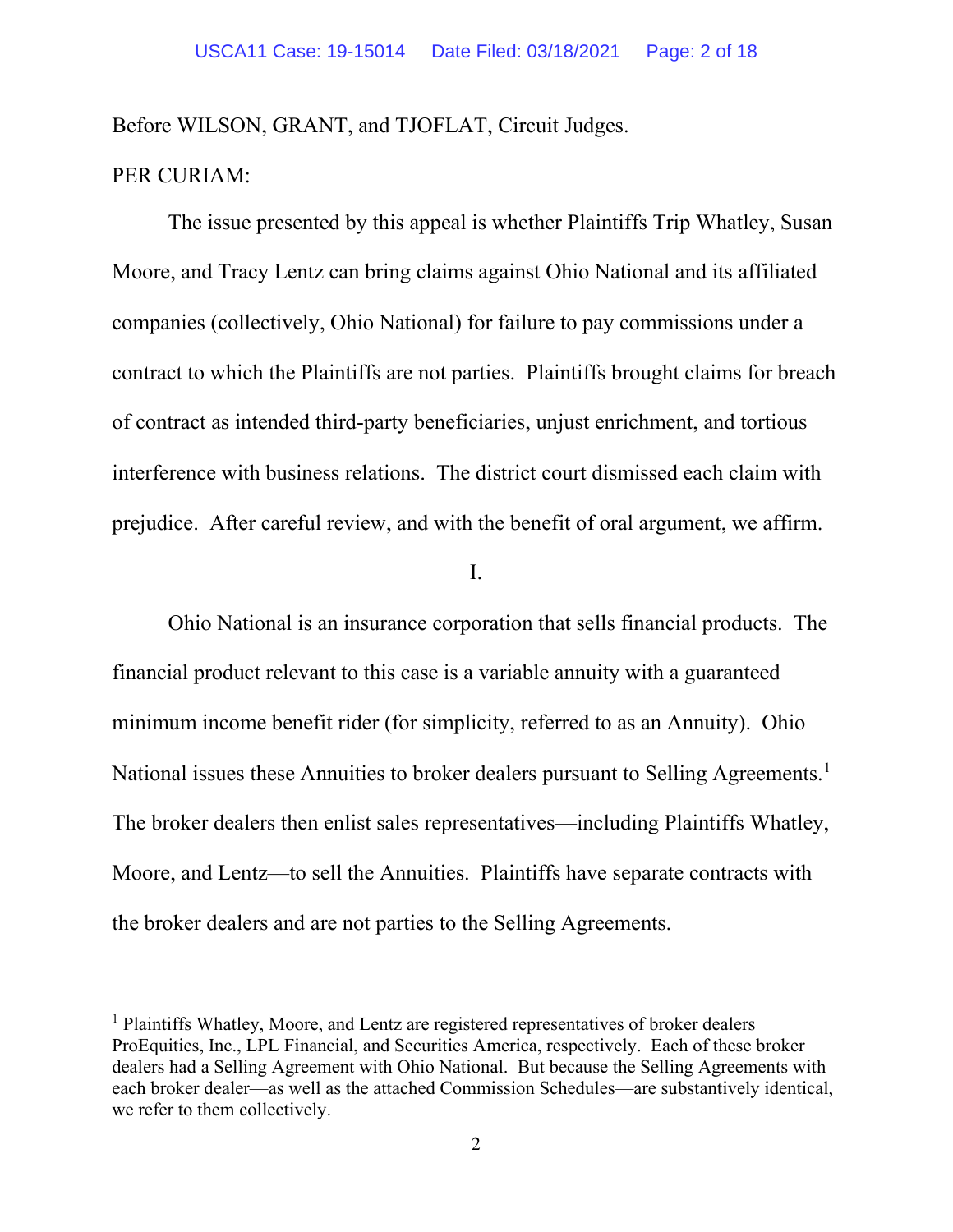### USCA11 Case: 19-15014 Date Filed: 03/18/2021 Page: 3 of 18

Section 9 of the Selling Agreements between Ohio National and the broker

dealers is entitled "Commissions Payable." It provides:

Commissions payable in connection with the contracts shall be paid to [the broker dealer] . . . according to the Commission Schedule(s) . . . . Compensation to the [broker dealer's] Representatives . . . will be governed by agreement between [the broker dealer] and its Representatives and its payment will be the [broker dealer's] responsibility.

Section 9 further states that Ohio National's obligation to pay commissions pursuant to the Commission Schedule "shall survive this Agreement unless the Agreement is terminated for cause by [Ohio National]." And the Commission Schedule provides, in part, that Ohio National is to pay the broker dealer "trail commissions" in return for selling and servicing Annuities.<sup>[2](#page-2-0)</sup>

Plaintiffs allege that on September 28, 2018, Ohio National terminated the Selling Agreements with all broker dealers without cause and refused to pay the broker dealers trail commissions owed on existing Annuities. The result, Plaintiffs allege, was that the broker dealers were unable to pass those trail commissions along to Plaintiffs pursuant to their separate agreements.[3](#page-2-1)

<span id="page-2-0"></span> $2$  Trail commissions are commissions on previously sold Annuities that remain in force. The Commission Schedule provides that "[t]rail commissions will continue to be paid to the broker dealer of record while the Selling Agreement remains in force and will be paid on a particular contract until the contract is surrendered or annuitized."

<span id="page-2-1"></span><sup>&</sup>lt;sup>3</sup> The terms of the contracts between Plaintiffs and the broker dealers are not alleged in the First Amended Complaint.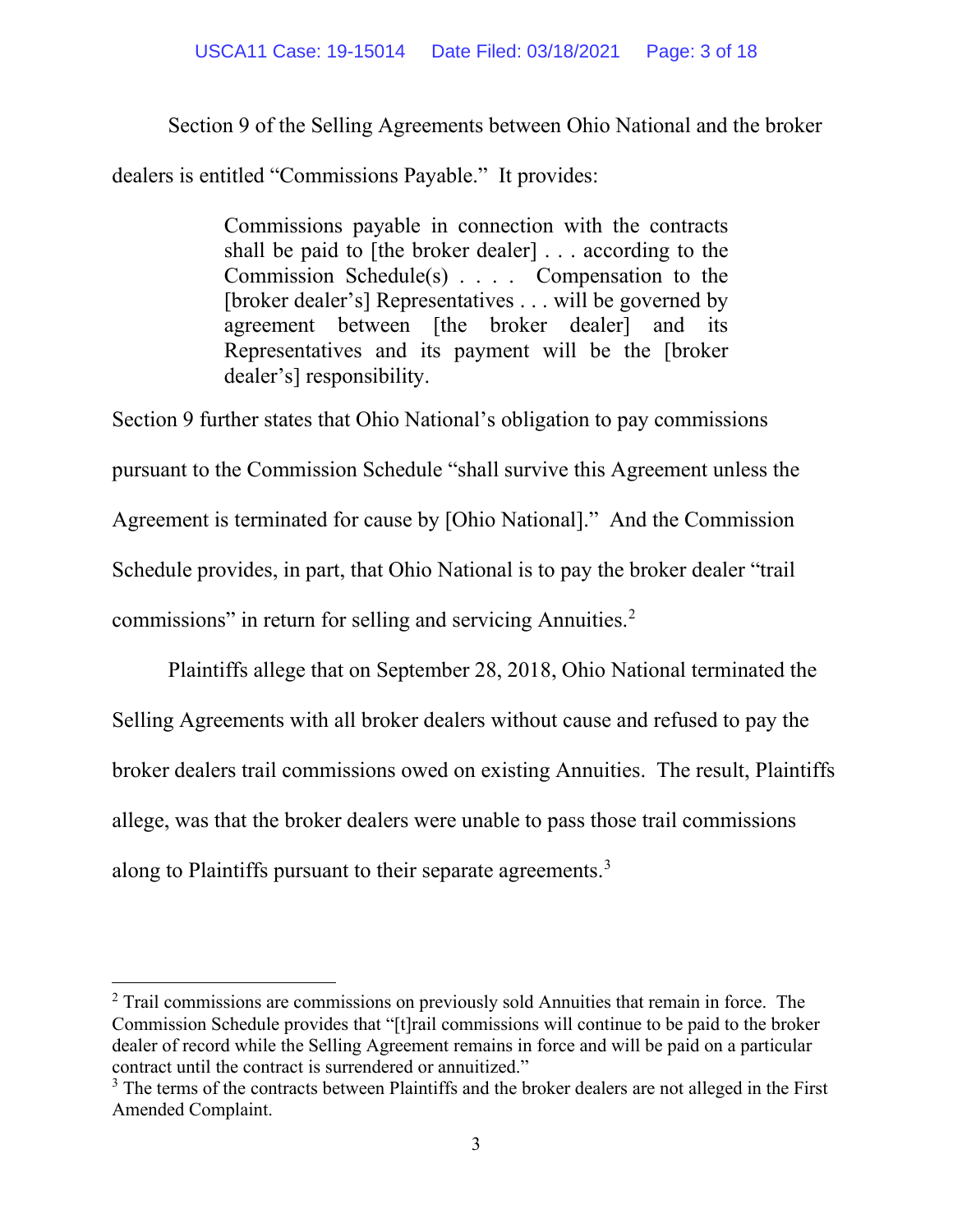On January 11, 2019, Plaintiffs filed this lawsuit against Ohio National, and on April 2, 2019, they filed a First Amended Complaint as a matter of course. The First Amended Complaint includes five causes of action, but only three are before us on appeal.<sup>[4](#page-3-0)</sup> Plaintiffs' first claim is for breach of contract, based on the theory that they have standing as third-party beneficiaries of the Selling Agreements. Second, and in the alternative to the breach of contract claim, Plaintiffs allege unjust enrichment on the basis that it is unjust for Ohio National to benefit from retaining trail commissions that should have been paid pursuant to the Selling Agreements. Plaintiffs' third claim is for tortious interference with business relations. They claim that by failing to pay commissions, Ohio National interfered with the separate contracts between the broker dealers and Plaintiffs.

The district court granted Ohio National's motion to dismiss all claims. First, the court found that Plaintiffs' lacked standing to bring a breach of contract claim because they were not intended beneficiaries of the Selling Agreements. The district court relied heavily on Section 9 of the Selling Agreements which provides for direct payments from Ohio National to the *broker dealer*, while providing that Plaintiffs' compensation is the broker dealer's responsibility. Second, the court

<span id="page-3-0"></span><sup>&</sup>lt;sup>4</sup> The First Amended Complaint includes claims for declaratory relief and promissory estoppel, but those claims are no longer raised on appeal. *See* Oral Argument Recording at 00:39–00:50 (Dec. 18, 2020).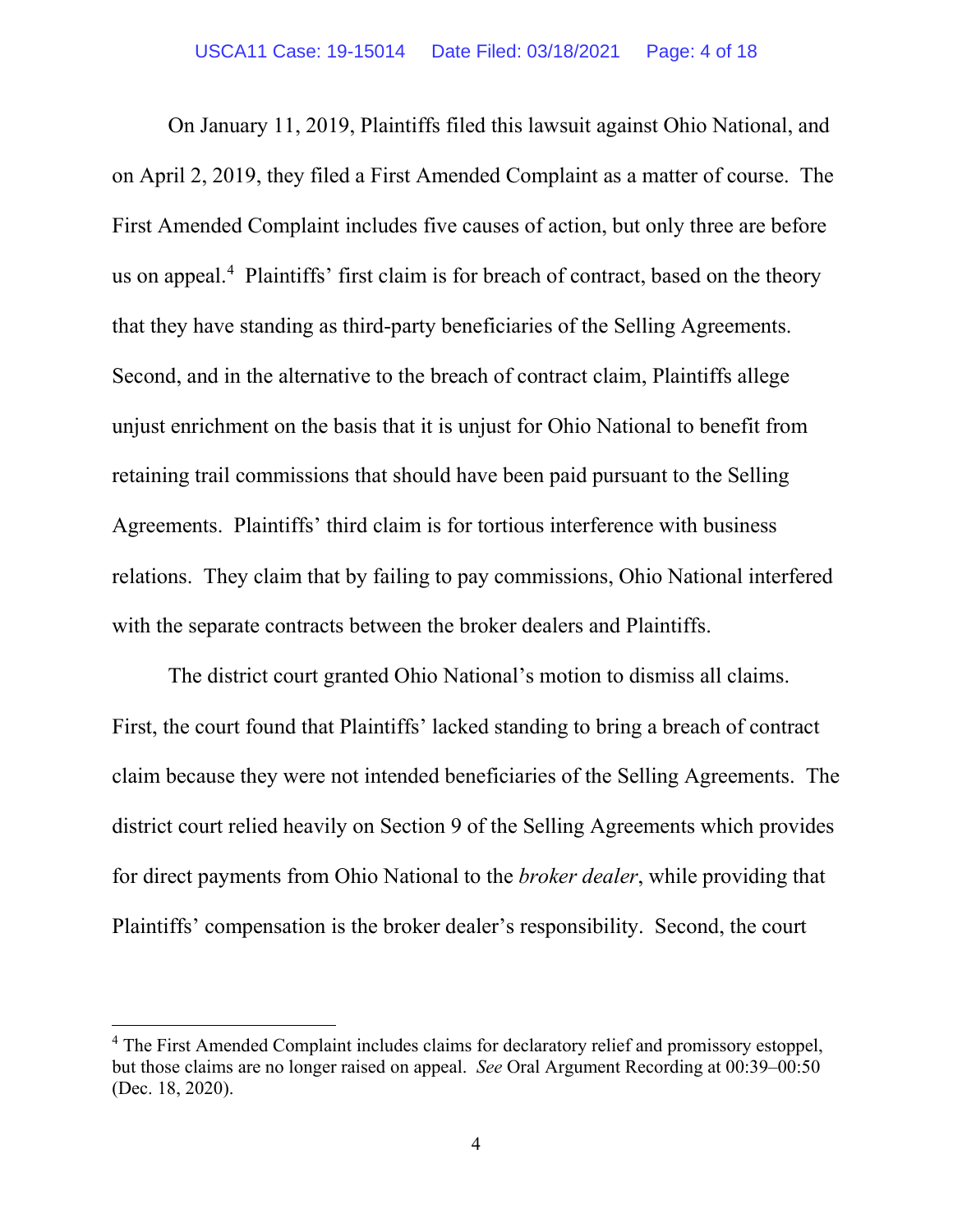held that Appellants could not bring an unjust enrichment claim based on an issue that was expressly governed by contract. Third, the court dismissed Plaintiffs' tortious interference claim, holding that under the "refusal to deal" doctrine, Ohio National could not be held liable in tort for terminating the Selling Agreements and stopping payment on trail commissions. Rather than granting Plaintiffs leave to amend, the district court dismissed each claim with prejudice. This appeal followed.

II.

We review de novo a district court's grant of a motion to dismiss with prejudice. *Almanza v. United Airlines, Inc.*, 851 F.3d 1060, 1066 (11th Cir. 2017). "We must accept the factual allegations in the complaint as true and construe them in the light most favorable to the plaintiff." *Id.* 

## III.

## A.

We begin by addressing Plaintiffs' third-party beneficiary breach of contract claim. Under Ohio law, a third party has standing to sue for breach of contract only if they are an intended—rather than an incidental—beneficiary.<sup>[5](#page-4-0)</sup> *TRINOVA Corp. v. Pilkington Bros., P.L.C.*, 638 N.E.2d 572, 577 (Ohio 1994). To

<span id="page-4-0"></span><sup>&</sup>lt;sup>5</sup> This claim is governed by Ohio law because the Selling Agreements provide for Ohio choice of law.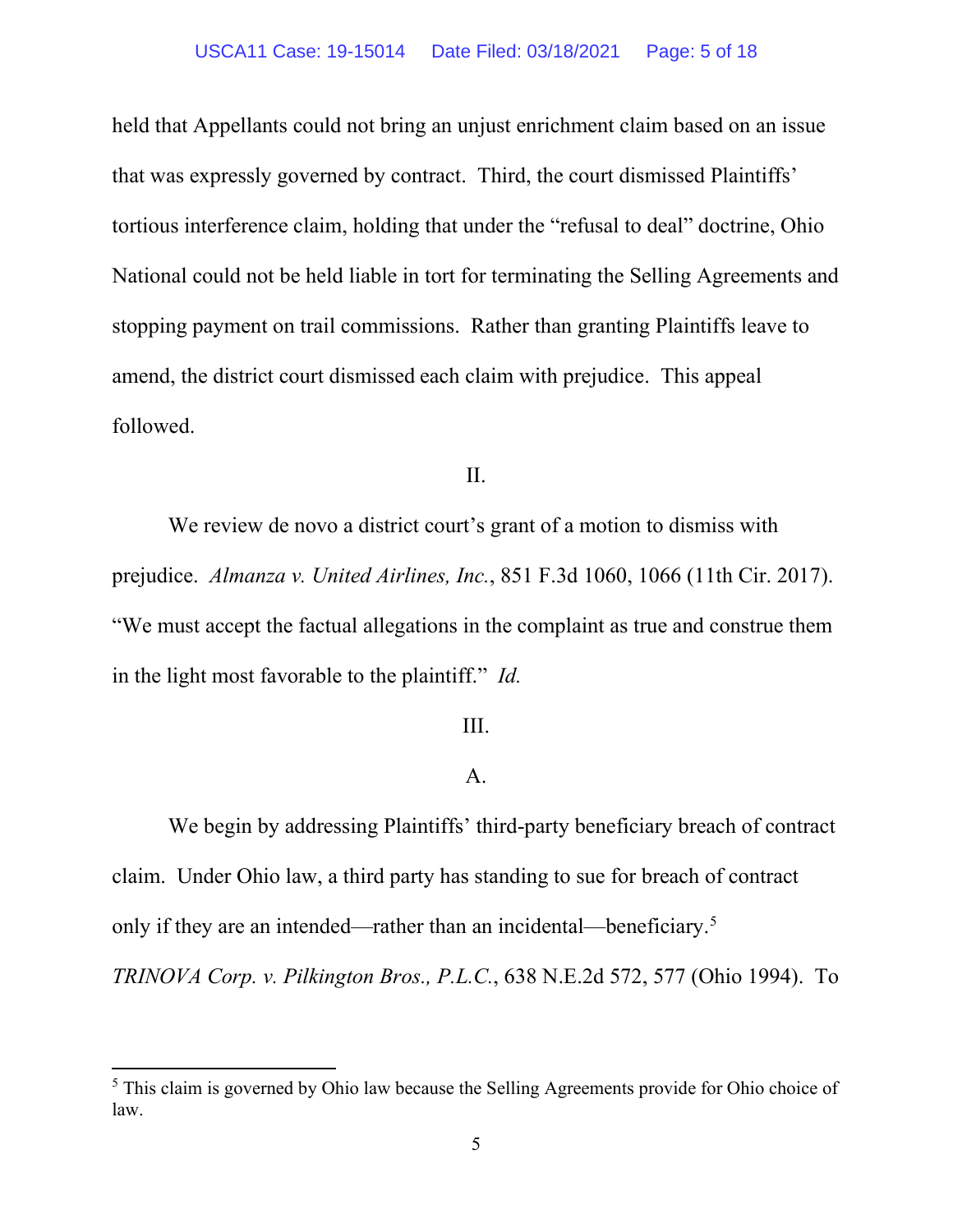### USCA11 Case: 19-15014 Date Filed: 03/18/2021 Page: 6 of 18

be an intended beneficiary, a third party must show that the contracting parties intended to directly benefit the third party. *Huff v. FirstEnergy Corp.*, 957 N.E.2d 3, 7 (Ohio 2011). "Generally, the parties' intention to benefit a third party will be found in the language of the agreement." *Id.*

Plaintiffs argue that they are intended third-party beneficiaries under the plain language of the Selling Agreements. In support, they point out that the Selling Agreements refer to "Representatives" at least 25 times.

Ohio National responds by pointing us to two recent Sixth Circuit decisions. *Cook v. Ohio Nat'l Life Ins. Co.*, 961 F.3d 850 (6th Cir. 2020); *Browning v. Ohio Nat'l Life Ins. Co.*, 819 F. App'x 306 (6th Cir. 2020). In these cases, sales representatives brought claims against Ohio National for breach of contract as third-party beneficiaries and for unjust enrichment. The claims were based on the same factual predicate alleged here.

In *Cook*, for example, the Sixth Circuit rejected the third-party beneficiary breach of contract claims.<sup>[6](#page-5-0)</sup> 961 F.3d at 856. It explained that Section 9 of the Selling Agreements requires Ohio National to pay the broker dealer directly. *Id.* And although the Selling Agreements frequently reference sales representatives, Section 9 explicitly provides that the representatives' compensation remains the

<span id="page-5-0"></span><sup>6</sup> We cite to *Cook—*a published decision—although *Browning* applied the same reasoning and reached the same result. *Browning*, 819 F. App'x at 308 ("Our court's decision in *Cook* dictates the outcome of Browning's appeal.").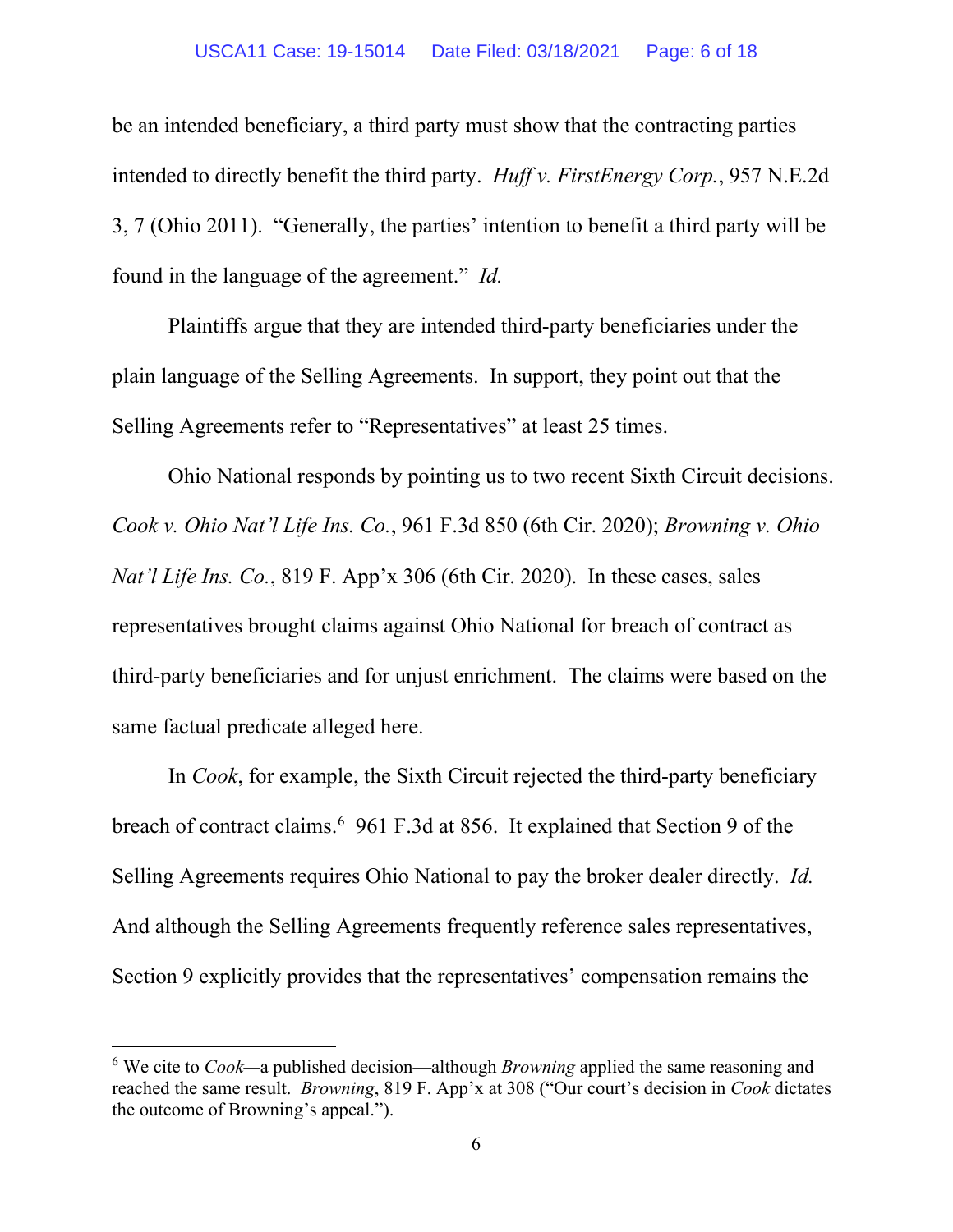#### USCA11 Case: 19-15014 Date Filed: 03/18/2021 Page: 7 of 18

broker dealer's responsibility. Therefore, the Sixth Circuit found that the plain language of the Selling Agreements does not evince the parties' intent to directly benefit the sales representatives. *Id. Cook* is on point here, and, like the district court, we find its reasoning persuasive.

Yet Plaintiffs argue that Ohio law demands the opposite result. *See Visintine & Co. v. New York, Chi. & St. Louis R. Co.*, 160 N.E.2d 311 (Ohio 1959) (per curiam). In *Visintine*, the State of Ohio had a contract with several railroad companies and a separate agreement with a contractor to complete a single construction project. *Id.* at 312–14. The two contracts made the work of the railroad companies and the contractor mutually dependent. *Id.* at 314. When the railroad companies failed to perform their work, the contractor sued them for breach of contract. *Id.* at 313. Although there was no contract between the railroad companies and the contractor, the court concluded that the contractor could bring the action as a third-party beneficiary. *Id.* at 314.The companies had taken on a duty to perform obligations for the contractor (and vice versa) in the interest of completing the project as scheduled. Therefore, it was "apparent that [the companies' contract with the State] was intended to benefit the contractor." *Id.* (framing the core question as: "what was the performance contracted for and what is the best way to bring it about").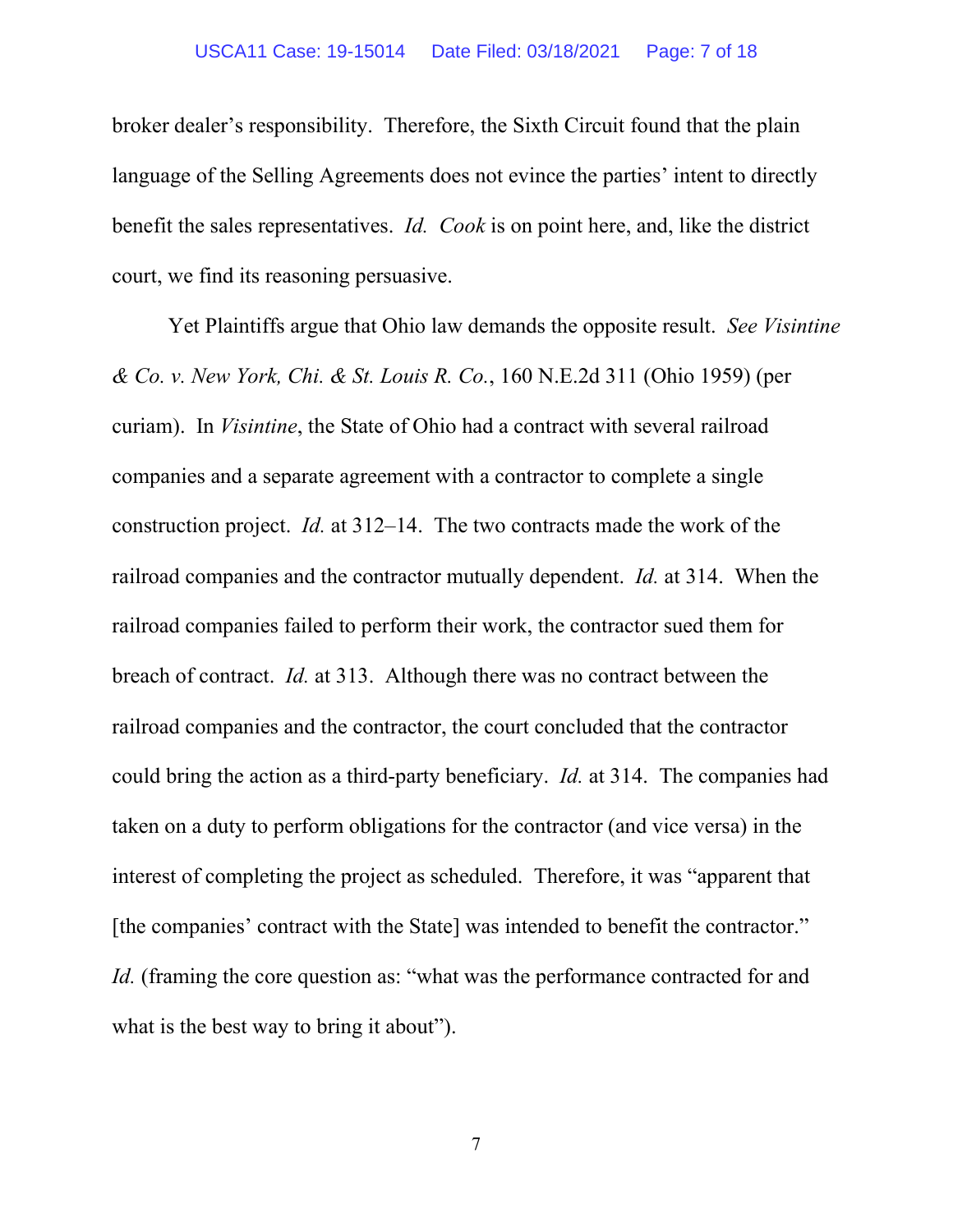The district court found that *Visintine* does not apply here because its holding was limited to creditor beneficiaries. But even assuming *Visintine* is not so limited, the contractual language in that case established that the contractor and the railroad companies had assumed reciprocal obligations to one another. In contrast, Ohio National did not take on any duty vis-à-vis Plaintiffs. To the contrary, "the performance contracted for" in the Selling Agreements was that Ohio National would issue compensation only to the *broker dealer*, while the broker dealer would remain responsible for Plaintiffs' compensation. *Id.* Therefore, the Selling Agreements do not reflect an intent to benefit Plaintiffs.

It is true, of course, that "[w]e must accept the factual allegations in the complaint as true" at this stage. *Almanza*, 851 F.3d at 1066. But because the plain contractual language of the Selling Agreements demonstrates that the parties did not intend to benefit Plaintiffs, the third-party beneficiary claim fails as a matter of law.[7](#page-7-0) Accordingly, we affirm the district court's grant of Ohio National's motion to dismiss Plaintiffs' breach of contract claim for lack of standing.

<span id="page-7-0"></span> $<sup>7</sup>$  Ohio National also argues that the relief Plaintiffs seek— enforcement of the Selling</sup> Agreements as third-party beneficiaries—would violate FINRA Rules, which prohibit direct payments to broker dealers' sales representatives. *See* FINRA Rule  $2320(g)(1)$  (providing that "no associated person of a [FINRA] member shall accept any compensation from anyone other than the member with which the person is associated"). Because we conclude that the plain language of the Selling Agreements does not evince an intent to benefit Plaintiffs, we need not decide whether the relief Plaintiffs seek would trigger a violation of FINRA rules.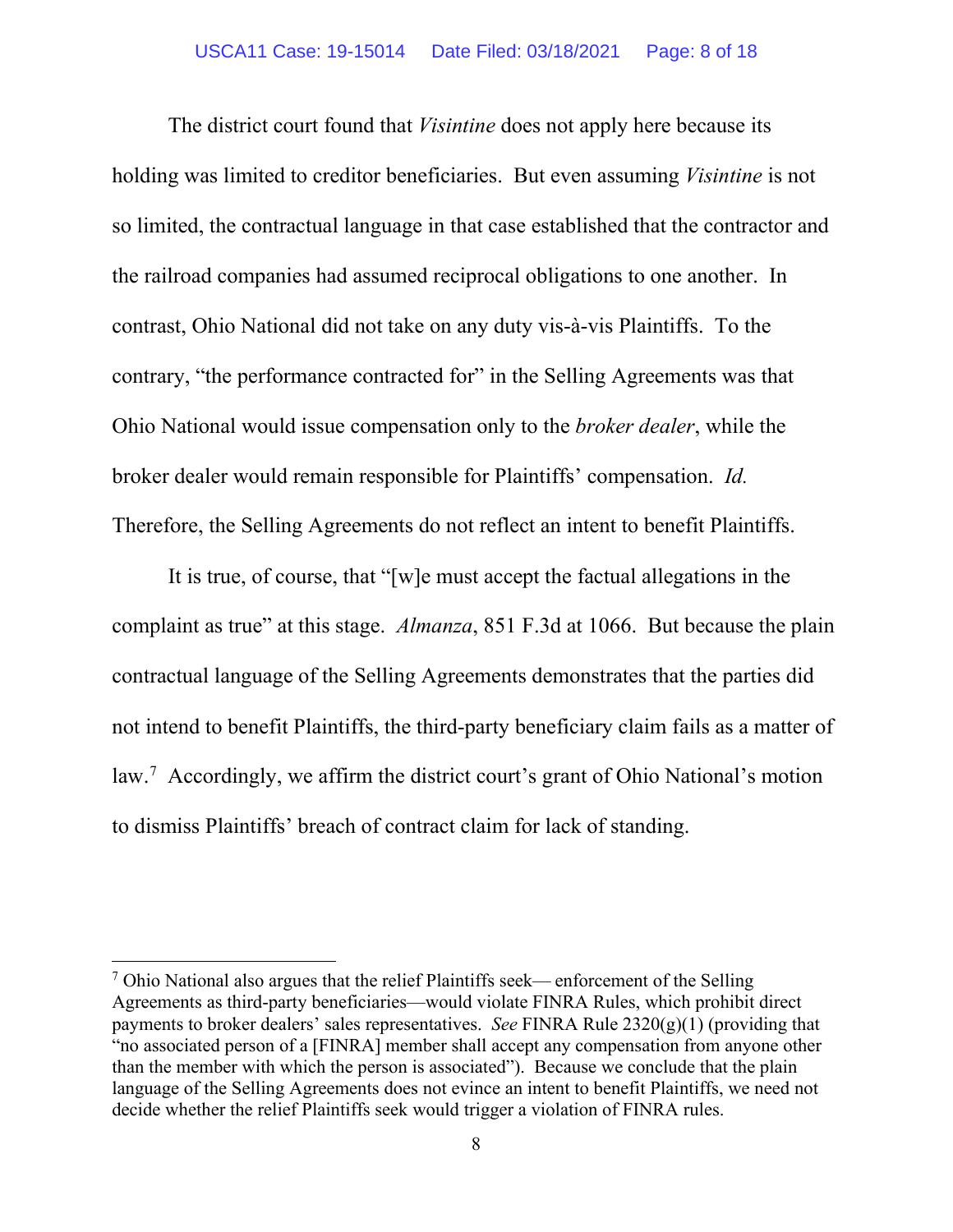B.

We turn next to Plaintiffs' unjust enrichment claim. As with the breach of contract claim, Plaintiffs pled this claim under Ohio law. To recover for unjust enrichment under Ohio law, a plaintiff must prove three elements: "(1) a benefit conferred by a plaintiff upon a defendant; (2) knowledge by the defendant of the benefit; and (3) retention of the benefit by the defendant under circumstances where it would be unjust to do so without payment." *See Hambleton v. R.G. Barry Corp.*, 465 N.E.2d 1298, 1302 (Ohio 1984) (per curiam). "Unjust enrichment is an equitable doctrine . . . that operates *in the absence of an express contract*." *Wuliger v. Mfrs. Life Ins. Co.*, 567 F.3d 787, 799 (6th Cir. 2009) (quoting *Beatley v. Beatley*, 828 N.E.2d 180, 192–93 (Ohio Ct. App. 2005)). "Thus, Ohio law is clear that a plaintiff may not recover under the theory of unjust enrichment or quasi-contract when an express contract covers the same subject." *Wuliger*, 567 F.3d at 799 (internal quotation mark omitted).

As a result, Plaintiffs cannot recover for unjust enrichment. *See Cook*, 961 F.3d 858–59. Again, *Cook* is on point and persuasive. The subject of Plaintiffs' claim is that Ohio National owes them commissions. But, as the Sixth Circuit explained, the Selling Agreements address that subject directly, stating that Ohio National is not responsible for the compensation of a broker dealer's sales representatives. *Id.* Therefore, the subject of Plaintiffs' claim is covered by an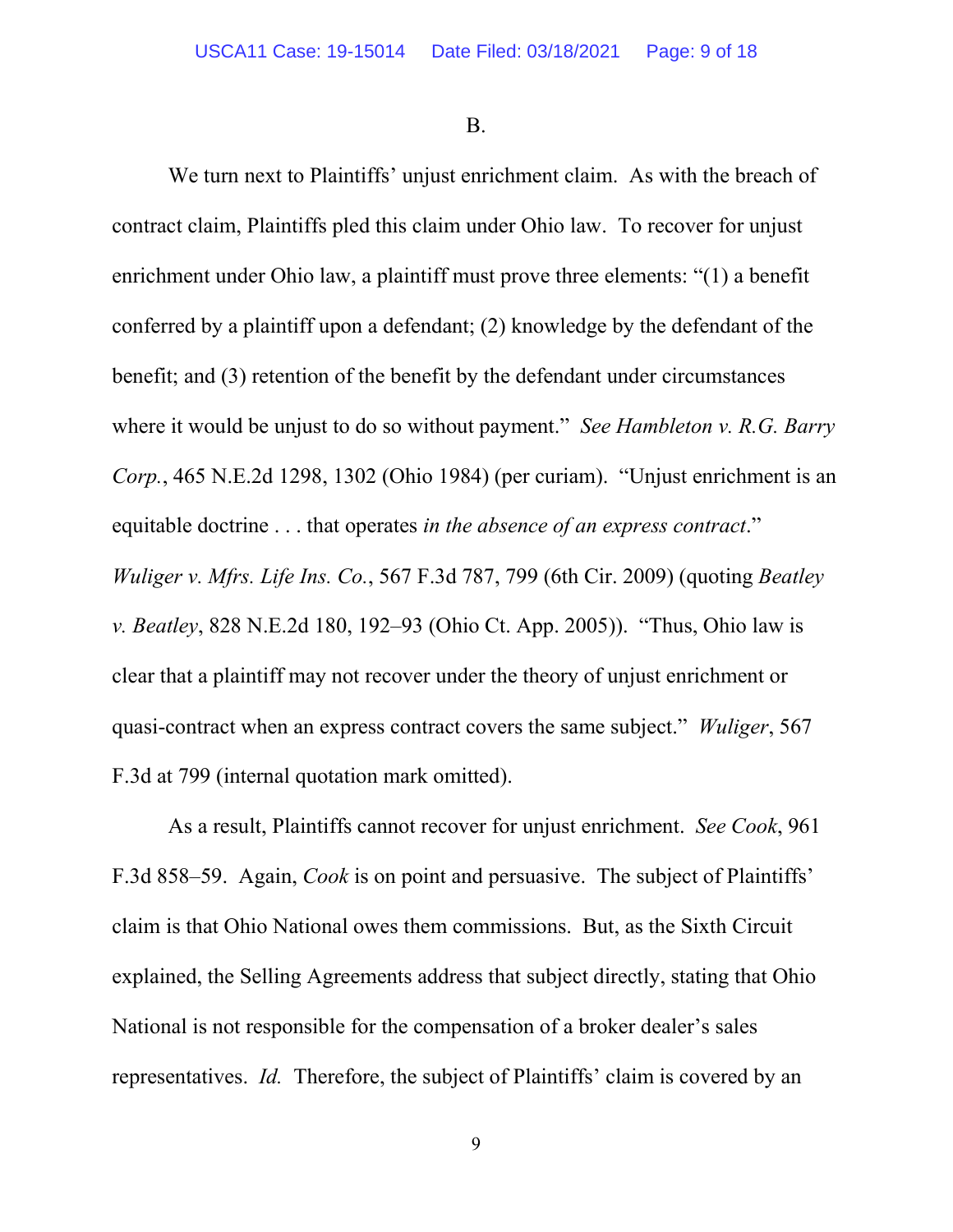express contract. And as a result, Plaintiffs cannot recover under a theory of unjust enrichment.

 $C_{\cdot}$ 

Plaintiffs also appeal the dismissal of their tortious interference claim.<sup>[8](#page-9-0)</sup> This time relying on Alabama law, Plaintiffs allege that Ohio National's refusal to pay commissions had the effect of interfering with contracts between Plaintiffs and the broker dealers.

Under Alabama law, tortious interference with business relations requires: " $(1)$  the existence of a protectible business relationship;  $(2)$  of which the defendant knew; (3) to which the defendant was a stranger; (4) with which the defendant intentionally interfered; and (5) damage." *White Sands Grp., L.L.C. v. PRS II, LLC*, 32 So. 3d 5, 14 (Ala. 2009). Plaintiffs' theory is that Ohio National knew about the contracts between the broker dealers and their sales representatives, and that Ohio National's termination of the Selling Agreements interfered with those contracts by preventing the broker dealers from passing a portion of the trail commissions to Plaintiffs.

The district court found that, based on the Alabama Supreme Court's decision in *Barber v. Business Products Center, Inc.*, Plaintiffs' claim fails on the fourth element—intentional interference. 677 So. 2d 223 (Ala. 1996), *overruled* 

<span id="page-9-0"></span><sup>8</sup> Tortious interference was not at issue in the Sixth Circuit's *Cook* decision.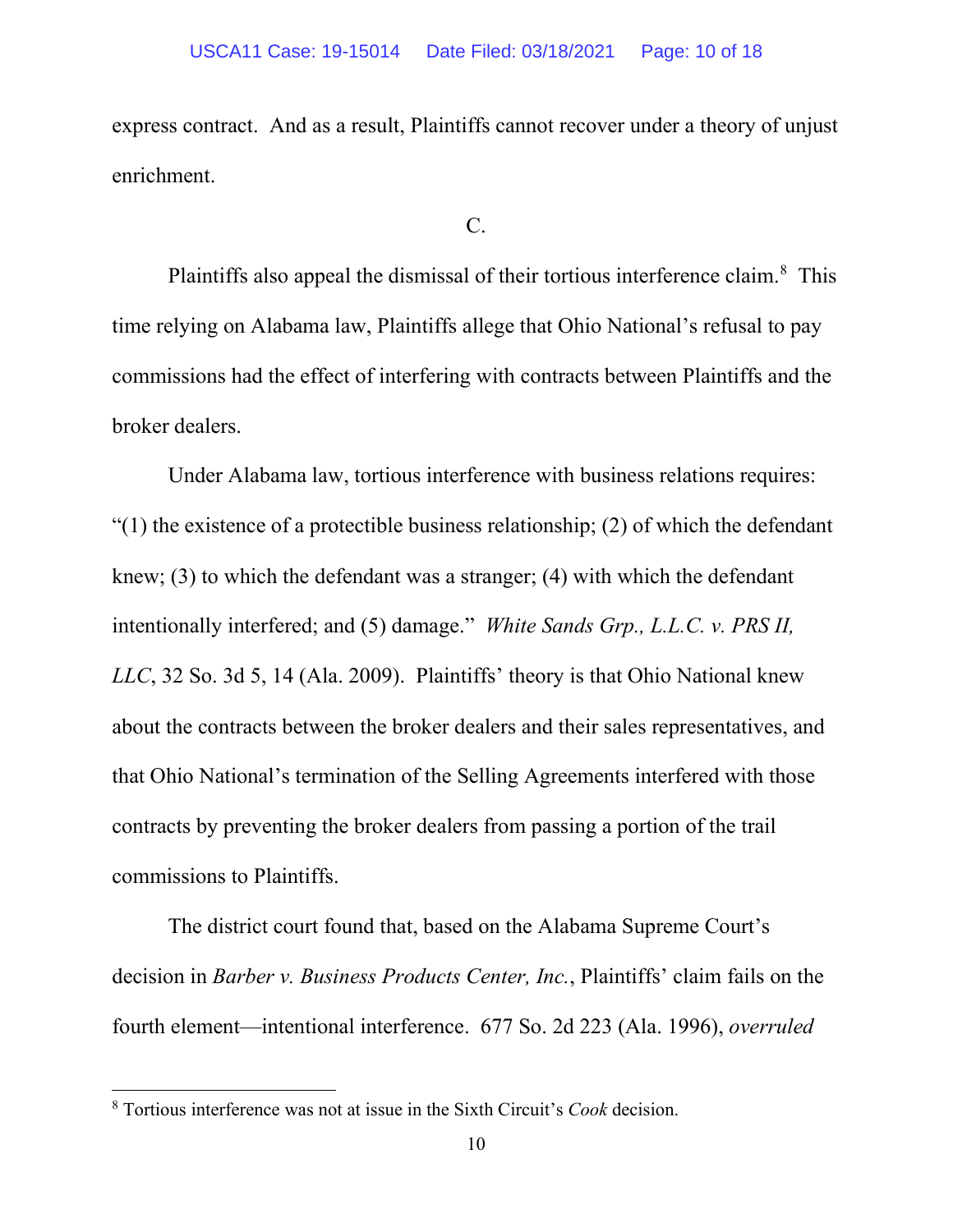*on other grounds by White Sands Group, L.L.C.*, 32 So. 3d at 14. [9](#page-10-0) *Barber* held that a "mere refusal to deal" does not constitute tortious interference with business relations. *Id.* at 228. In that case, the plaintiffs won a contract with the government to repair typewriters. *Id.* at 226. The government had separate contracts to buy typewriters from Panasonic and Canon. *Id.* These contracts required Panasonic and Canon to make available parts and repair information to local maintenance providers, such as the plaintiffs. *Id.* But when the plaintiffs reached out to Panasonic's and Canon's local dealers to obtain needed repair parts, the dealers refused to sell the parts, citing company policies to sell only to authorized dealers. *Id.* As a result, the plaintiffs' ability to perform their government contract was severely impaired. The plaintiffs subsequently brought claims against Panasonic and Canon, including for wanton misconduct and tortious interference with business relations. *Id.* at 225.

These two claims were dismissed at summary judgment, and the Alabama Supreme Court affirmed. On the wantonness claim, the court held that "a mere failure to perform a contractual obligation is not a tort." *Id.* at 228. On the tortious interference claim, it held that "a mere refusal to deal is not an intentional

<span id="page-10-0"></span><sup>9</sup> *White Sands* overruled *Barber* to the extent that it required evidence of fraud, force, or coercion as an element of the prima facie case for tortious interference with business relations. 32 So. 3d at 14. The parties here seem to agree that *White Sands* did not overrule *Barber* to the extent it held that "a mere refusal to deal is not an intentional interference with contractual relations." *Barber*, 677 So. 2d at 228 (citing *Bear Creek Enters., Inc. v. Warrior & Gulf Navigation Co.,* 529 So. 2d 959 (Ala. 1988)).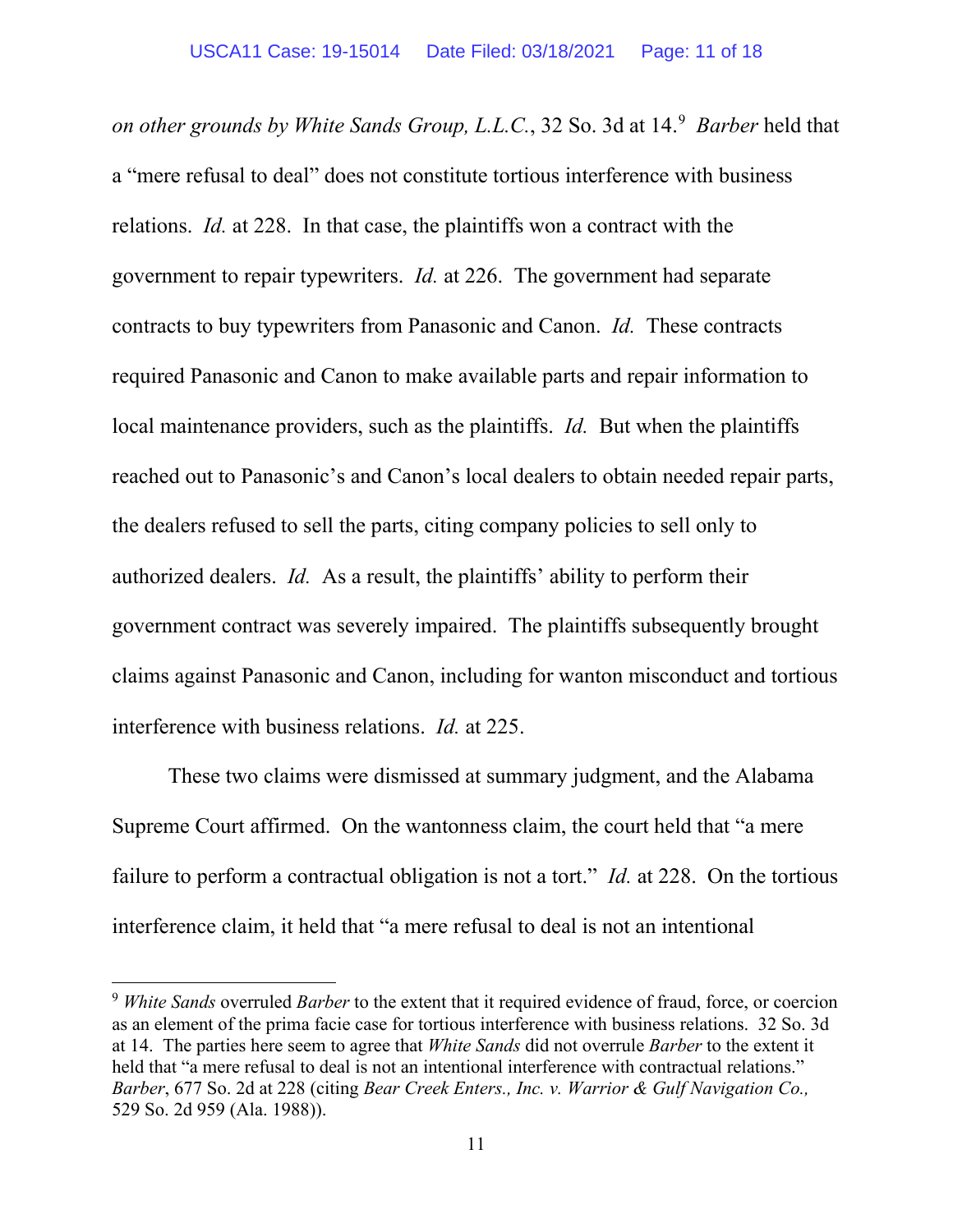interference with contractual relations." *Id.* (citing *Bear Creek Enters., Inc. v. Warrior & Gulf Navigation Co.*, 529 So. 2d 959 (Ala. 1988)). The court explained that "intentional interference" requires evidence of "active interference"—a mere breach of contract is not enough. *Id.* (holding that "defendants have the right to do business with whoever they choose and, although their refusal to deal may be actionable as a breach of contract, it is not actionable in tort").

*Barber* relied in part on an earlier Alabama refusal-to-deal case in which a contractor's decision to terminate a subcontractor did not amount to an "intentional interference" with the contract between the subcontractor and its employees. *See Bear Creek Enters.*, 529 So. 2d at 960–61. Importantly, the contractor in *Bear Creek* did not actively induce the subcontractor to break its contract with its employees—it merely refused to deal with the subcontractor going forward. *Id.* at 961.So, even though the contractor's refusal to deal disrupted the performance of the subcontractor-employee contract, it was not an intentional interference with business relations. *Id.* 

As Plaintiffs point out, *Bear Creek* and *Barber* are different from this case in at least two ways. First, those cases were decided at summary judgment rather than at the pleading stage. Second, and more fundamentally, refusal-to-deal cases involve a defendant's decision not to transact business with another entity, or not to continue enlisting a particular subcontractor. *See id.* at 960–61; *Barber*, 677 So.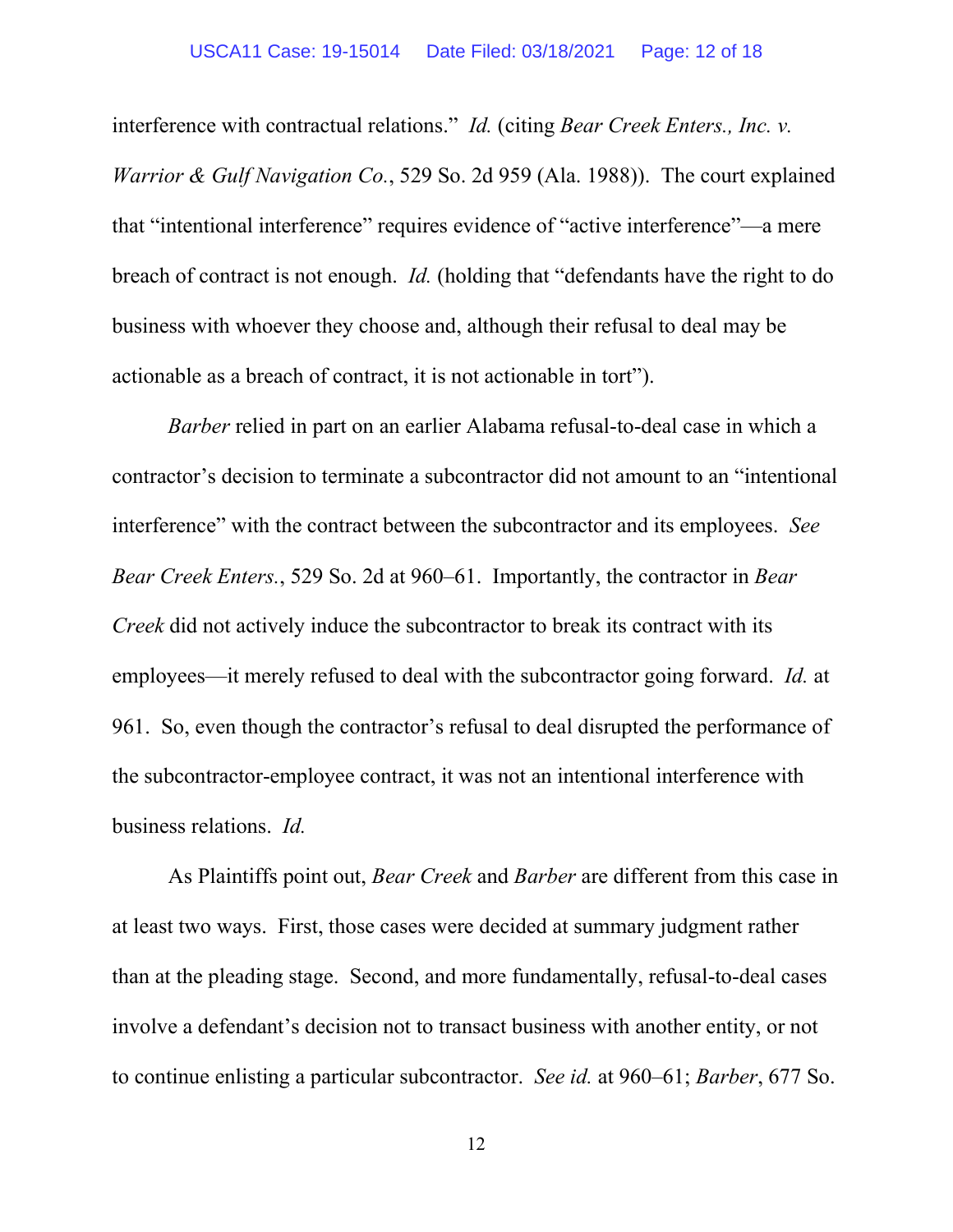2d at 228. The twist here is that Plaintiffs are not arguing that Ohio National must do business with broker dealers going forward—only that Ohio National must pay trail commissions owed on *existing* Annuities that survive the termination of the Selling Agreements. Therefore, we agree with Plaintiffs that this case does not fall neatly within the refusal-to-deal line of cases.

But we disagree with Plaintiffs that Alabama case law clearly resolves this issue in their favor. While Plaintiffs point us to *Alcazar Amusement Co. v. Mudd & Colley Amusement Co.*, 86 So. 209 (Ala. 1920), that case is inapposite. The plaintiff in *Alcazar* sought to enjoin a third party from "enjoying the benefit" of "conscious[ly] aiding" a party in breaching an existing contract. *Id.* at 211. The language Plaintiffs cite from *Alcazar*—that a third party can be liable in tort "independent of a right of action against the other party to the contract"—does not speak to the core issue here: whether a third party's failure to perform its own contract amounts to "intentional interference" with another contract. *Id.* at 212.

Without any binding precedent directly on point, we are left to make "our best *Erie* guess" as to the viability of Plaintiffs' claim under Alabama law. *See Thai Meditation Ass'n of Ala., Inc. v. City of Mobile*, 980 F.3d 821, 840 (11th Cir. 2020). To that end, although *Barber* and *Bear Creek* are not quite on point, they do provide some guidance. Despite those cases' different procedural postures, both appear to embrace a legal rule that *intentional* interference requires some type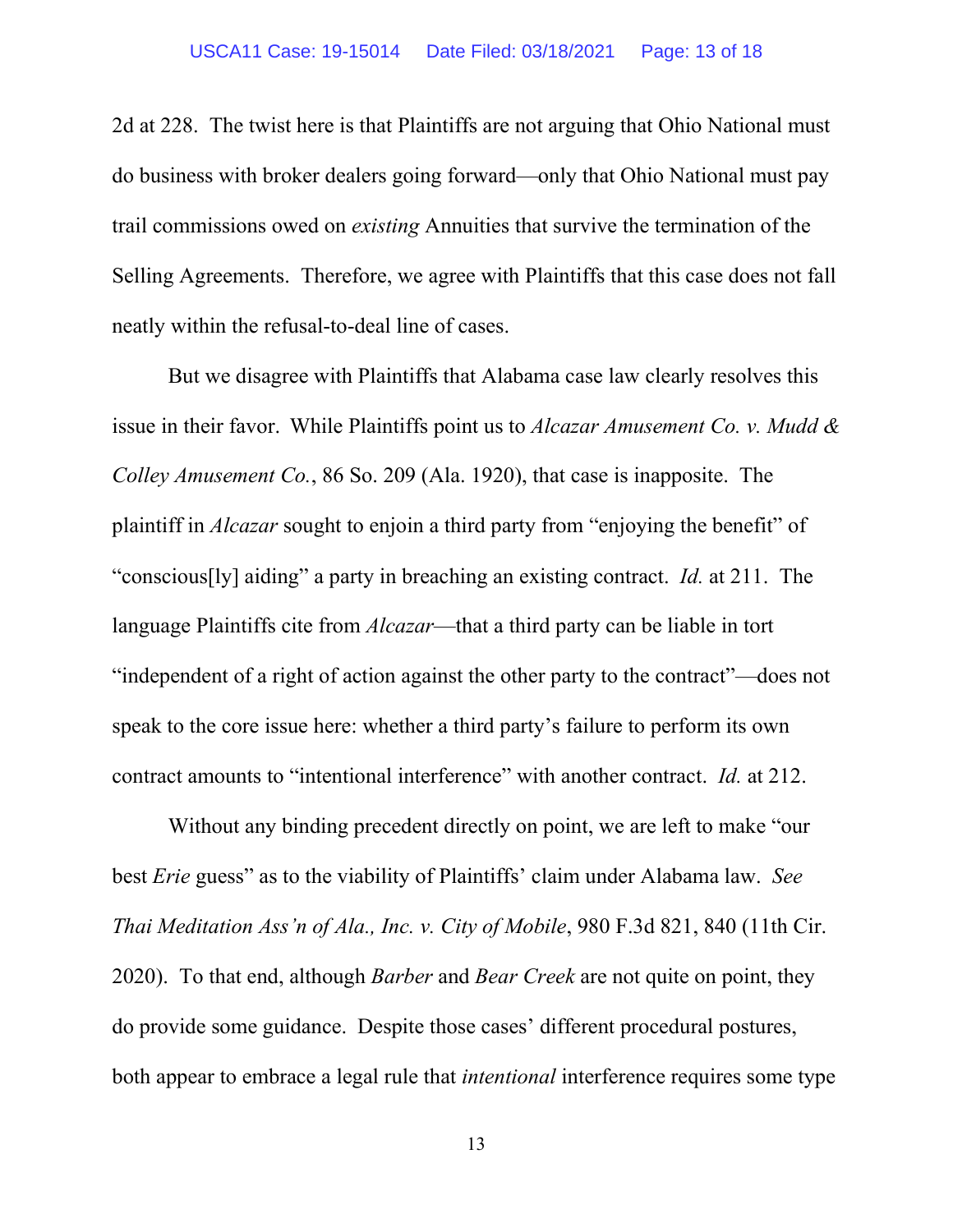of active interference on the defendant's part that goes beyond terminating or breaching its own contract.

And looking beyond Alabama case law, there is a line of cases directly on point that have concluded, with reasoning similar to *Barber* and *Bear Creek*, that a plaintiff cannot reframe a defendant's contract breach as tortious interference.[10](#page-13-0)  We find two cases cited by Ohio National to be particularly instructive.

First is *Wometco Theatres v. United Artists Corp.*, 186 S.E. 572 (Ga. Ct.

App. 1935). As Ohio National notes, this case is especially relevant since Alabama courts have closely followed Georgia case law in defining tortious interference with business relations. *See Waddell & Reed, Inc. v. United Inv'rs Life Ins. Co.*, 875 So. 2d 1143, 1156 (Ala. 2003) ("declin[ing] to retreat from [its] earlier acceptance of precedent from Georgia," and "find[ing] cases applying Georgia law to be helpful"). In *Wometco*, a Georgia appellate court held that "the

<span id="page-13-0"></span> $10$  In this line of cases, courts have sometimes found that a tortious interference claim based on a defendant's breach of its own contract fails on the *intentional interference* element; others have found that the defendant did not act *improperly* or *without justification*; and still others have treated *intentional* and *improper* interference as a single element. *Compare Alvord & Swift v. Stewart M. Muller Const. Co.*, 385 N.E.2d 1238, 1241 (N.Y. 1978) (holding that because "the interference must be intentional, not merely negligent or incidental," a plaintiff does not state a claim by alleging that a defendant's breach of contract incidentally interfered with a third party's separate contract), *with R.E. Davis Chem. Corp. v. Diasonics, Inc.*, 826 F.2d 678, 686 n.17 (7th Cir. 1987) (holding that a defendant's breach of contract that affects a third party's rights in a separate contract might be considered intentional interference but might not be considered "improper" if it "was purely incidental in character"). Alabama has not squarely addressed this issue. But its refusal-to-deal line of cases suggests that the "intentional interference" element requires some "active interference" beyond a mere contract breach that incidentally affects a third party's rights. *See Barber*, 677 So. 2d at 228. Therefore, it seems likely that Alabama courts would analyze this issue under the "intentional interference" element.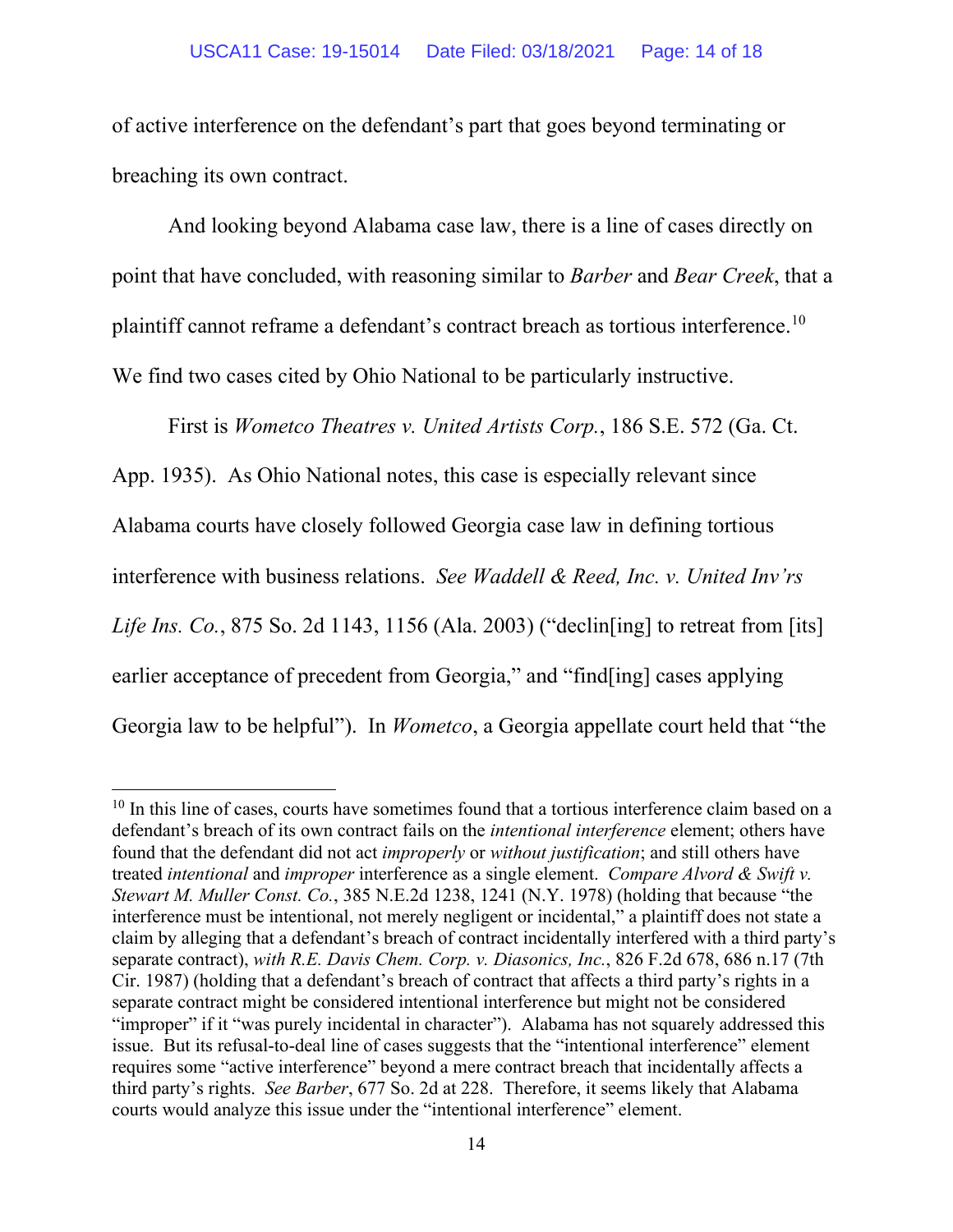failure of a third person to perform an independent prior contract made with one of the parties does not give rise to a cause of action [in tort] for inducing the breach of the contract." *Id.* at 575. This is true, the court held, even if the breaching party knew that its breach would render the other contracting party unable to satisfy separate contractual duties to a third party. *Id.* at 574–75. Georgia courts have continued to cite this rule. *See Watkins v. Hereth*, 570 S.E.2d 629, 630 (Ga. Ct. App. 2002); *Kenimer v. Ward Wight Realty Co.*, 135 S.E.2d 501, 503 (Ga. Ct. App. 1964). In light of Alabama courts' consistent reliance on Georgia case law, we find *Wometco* and its progeny to be persuasive.

Second is *Artwear, Inc. v. Hughes*, a New York case in which a company, SNC, contracted with Andy Warhol's estate for the exclusive rights to Warhol's artwork and trademarks. 615 N.Y.S.2d 689, 690–91 (1994)*.* Under this contract, Warhol's estate had the final right of approval, subject to a reasonableness requirement. *Id.* at 691. SNC then granted Artwear a sublicense to make T-shirts using Warhol's trademarks. *Id.* The sublicense agreement gave SNC and Warhol's estate the right of final approval, not subject to a reasonableness requirement. *Id.* When the relationship between Warhol's estate and SNC soured, none of Artwear's product was approved. *Id.* Artwear brought claims against the estate for, among other things, breach of contract as a third-party beneficiary and tortious interference with contractual rights. *Id.* at 691–92.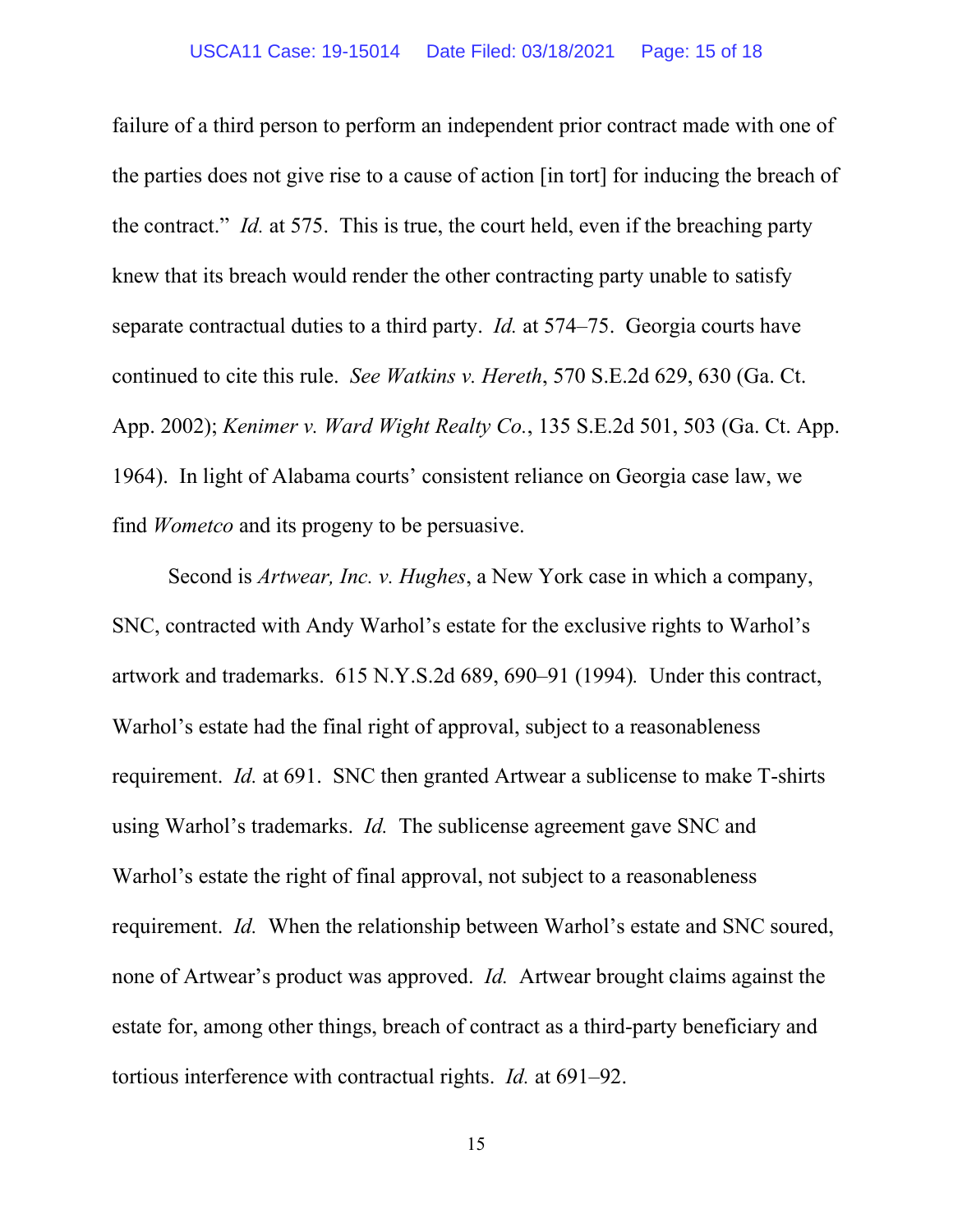The New York state court found that Artwear was not an intended third-

party beneficiary of SNC's license agreement with Warhol's estate. It then

dismissed Artwear's tortious interference claim, holding that:

Artwear's cause of action for tortious interference with contract is . . . by its own terms, based on the estate's alleged breach of the license agreement, which breach brought about SNC's failure to perform the sublicense agreement. In reality, this is nothing more than a claim for damages incidentally flowing from the breach of the license agreement, to which Artwear was not a party and of which it is not, for the reasons indicated, a third-party beneficiary . . . . There exists no tort liability to incidental beneficiaries not in privity . . . . Thus, Artwear . . . cannot transform an alleged breach of the license agreement by the estate, a party with which it is not in privity, into a tort claim against that party. Artwear's remedy is against the party with whom it dealt, SNC.

*Id.* at 695.

*Wometco* and *Artwear* are on point, and their reasoning meshes with that of the Alabama Supreme Court in *Barber*. The common thread running through the two lines of cases is that to satisfy the intentional interference element, the defendant must actively procure the breach of a separate contract; a mere failure to satisfy its own contractual obligation, which incidentally impacts the rights of a third party, does not suffice. *See Barber*, 677 So. 2d at 228 ("[A] mere refusal to deal is not an intentional interference with contractual relations[;] although [the] refusal to deal may be actionable as a breach of contract, it is not actionable in tort."); *Wometco Theatres,* 186 S.E. at 574–75 ("The mere failure of a party to a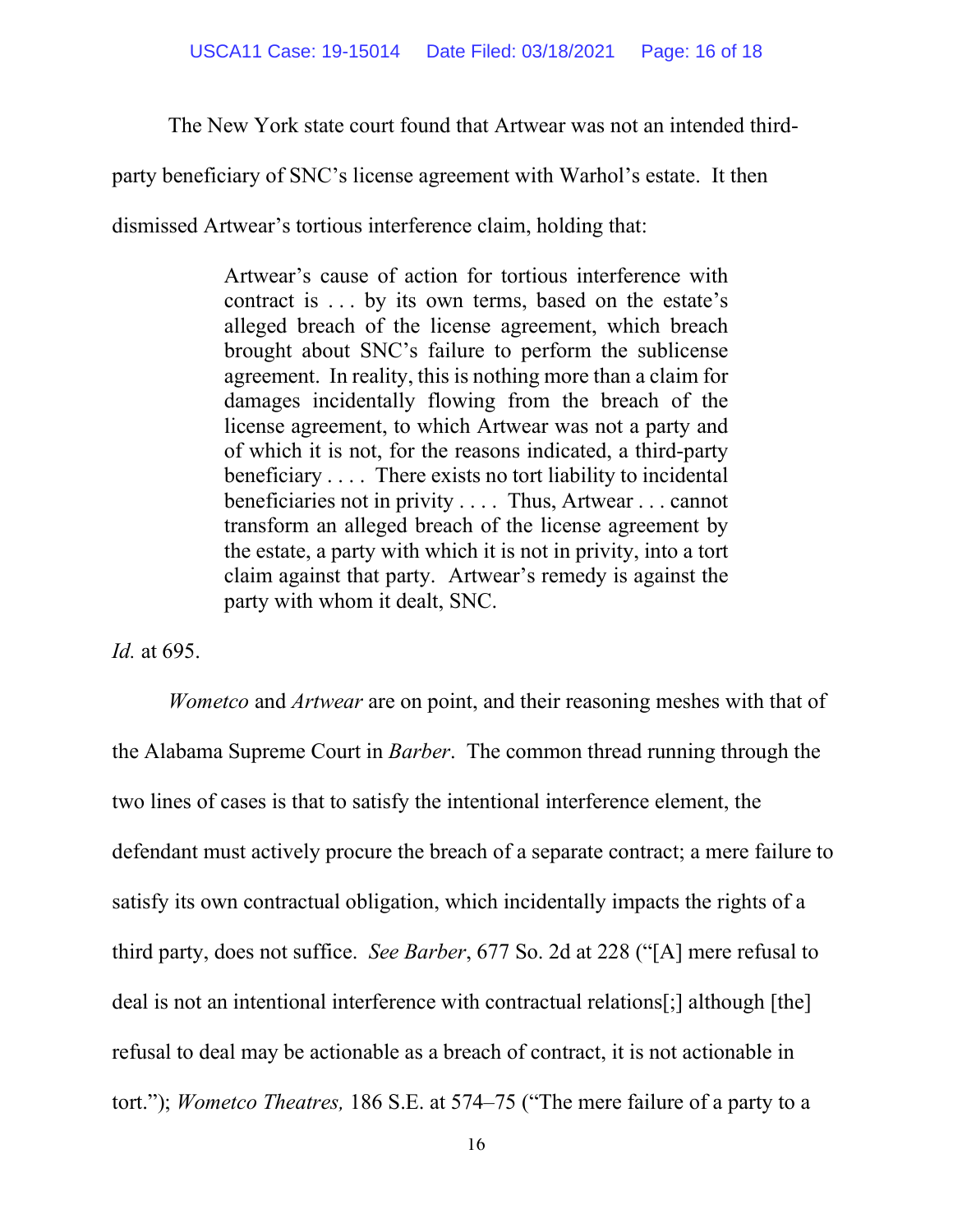### USCA11 Case: 19-15014 Date Filed: 03/18/2021 Page: 17 of 18

contract to carry out its terms will not give rise to a [tort] cause of action . . . against it" even if the breaching party knows "that the opposite party will not be able to perform its contract with [a] third party.").

Connecting Alabama's refusal-to-deal cases with the *Wometco* and *Artwear*  line of cases, "our best *Erie* guess" is that Alabama law does not allow plaintiffs who have failed to establish intended third-party beneficiary standing to transform the alleged contract breach into a tort claim. *See Thai Meditation*, 980 F.3d at 840. For this reason, we conclude that Ohio National's refusal to pay commissions owed under the Selling Agreements is not, as a matter of law, an intentional interference with the contracts between the broker dealers and their sales representatives. Accordingly, we affirm the district court's finding that Plaintiffs failed to state a claim for tortious interference with business relations.

#### D.

Having concluded that the district court correctly dismissed each of Plaintiffs' claims, we must consider whether the district court correctly dismissed the claims with prejudice. Leave to amend is to be freely given when justice so requires. *Bryant v. Dupree*, 252 F.3d 1161, 1163 (11th Cir. 2001) (per curiam). "Generally, where a more carefully drafted complaint might state a claim, a plaintiff must be given at least one chance to amend the complaint before the district court dismisses the action with prejudice." *Id.* (alteration adopted and